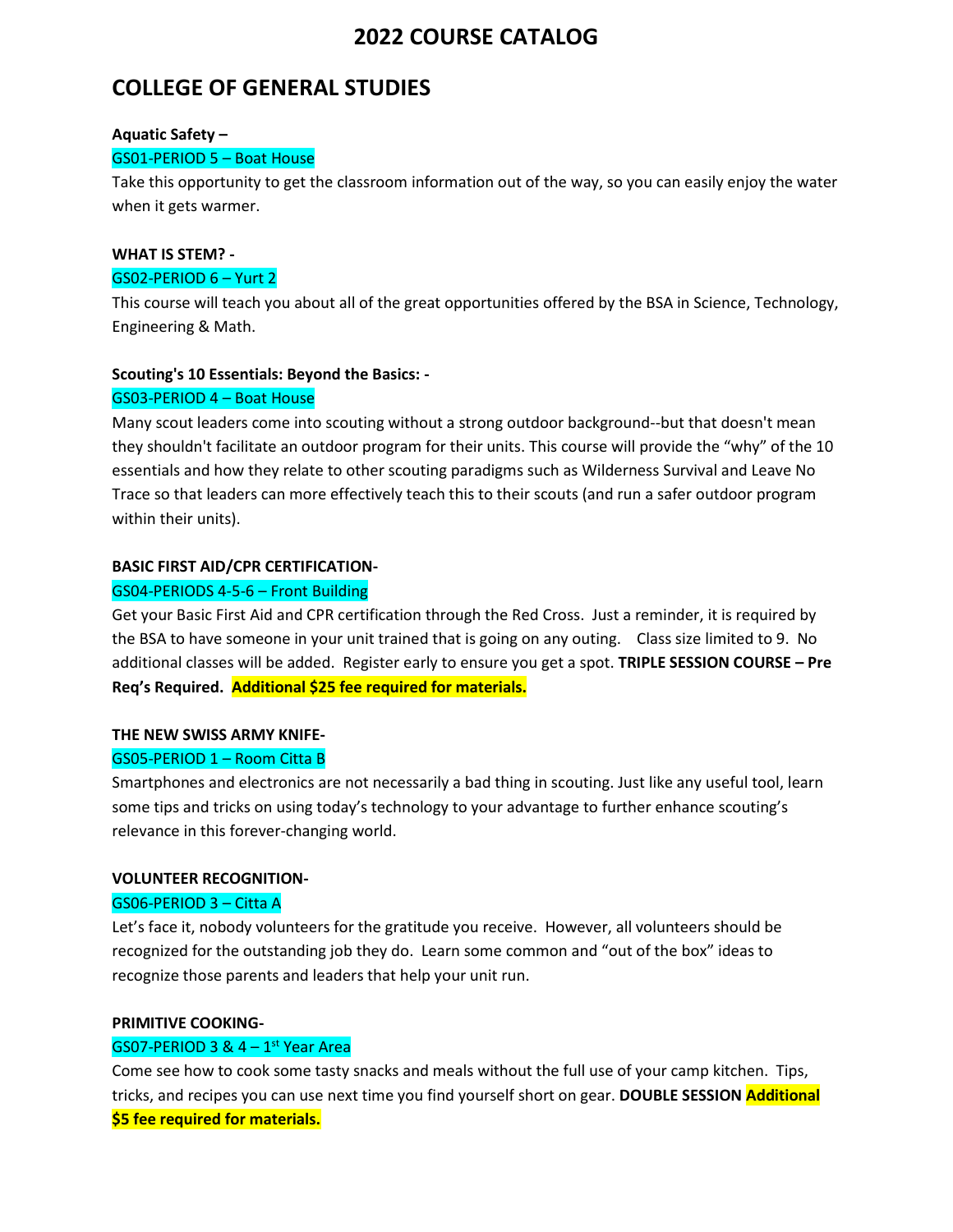#### **Fishing –**

#### GS08-PERIOD 2 – Boat House

Ever wanted to take your unit on a fishing trip but were too scared of the worms and hooks. This is a great chance to put those fears aside and learn the basics.

#### **BACK TO NATURE-**

#### GS09-PERIOD 3 – Chippewa Pavilion

Learn the many wonders of the outdoors as taught by our resident scouting expert on the subject. Listen to his wealth of knowledge while he mesmerizes you with skeletons, activities, hands on exhibits, and so much more.

### **SCOUTBOOK 101 -**

#### GS10-PERIOD 2 – Citta B

Scoutbook is a unit tracking software that keeps all your records organized, allows you to communicate easily with your scouts and parents and so much more. You can even upload your advancement roster to council using this software! Come learn the ins and outs of this useful must have tool for your unit.

#### **SCOUTBOOK for Merit Badge Councelors -**

### GS11-PERIOD 4 – Citta B

Scoutbook is a unit tracking software that keeps all your records organized, allows you to communicate easily with your scouts and parents and so much more. You can utilize this tool to track participants and easily approve blue cards. Come learn the ins and outs of this useful must have tool for your unit.

#### **Commissioner Basics**-

#### GS12-PERIOD 5 & 6 – Yurt 3

#### **DOUBLE SESSION**

As commissioners, we strive to help units serve more youth through better Scouting by providing an adequate number of trained commissioners who provide a link to district operating committees in support of a quality unit program. During this session, you should develop an understanding of the concept of Unit Service. You should be able to recognize the role of the Unit Commissioner and then, identify the interrelationships and functions of the District.

#### **Charter Organization Representative Training-**

#### GS13-PERIOD 4 – Yurt 3

Besides the Online portion of the COR training, classroom training is also required. This 50 min session will fulfill that obligation.

#### **Scout Gear-**

#### GS14-PERIOD 2 – Yurt 1

From the conventional to the extravagant, all kinds of gear used in outings is discussed. Come learn some tricks of the trade as a new leader, or learn some fun hidden gems as an experienced scout leader. Topics of discussion include everything from first aid kits to backpacks, from sleeping bags to tents, and lots in between!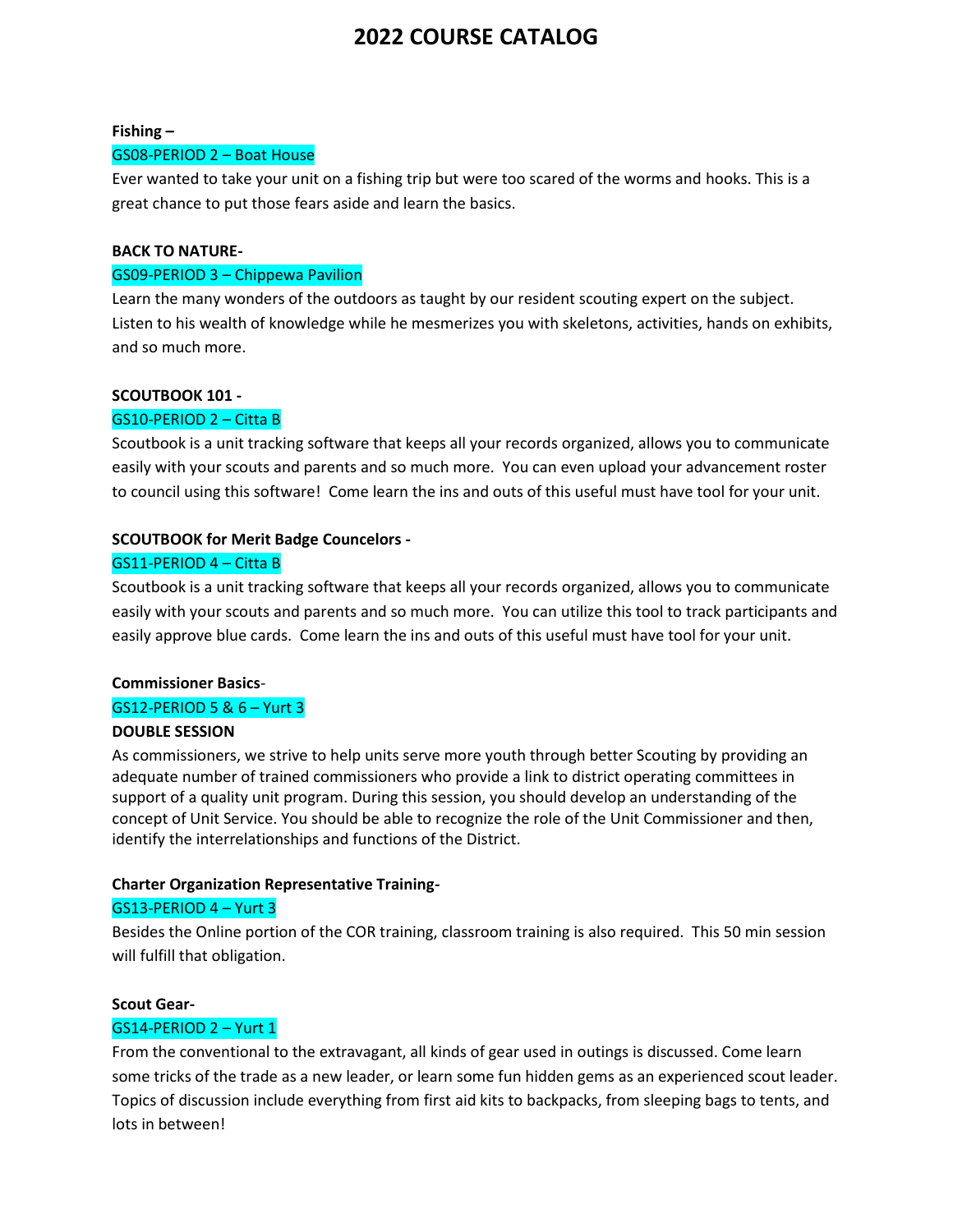#### **DUTCH OVEN COOKING-**

#### GS15-PERIOD 1&2 - 1<sup>st</sup> Year Area

Explore the endless possibilities of recipes you can make in one of the most versatile pieces of cooking equipment you can own. See them in action while you learn to prepare, cook, sample, and clean with these camping essentials. (\$5 fee for food) **DOUBLE SESSION Additional \$5 fee required for materials.** 

### **Beyond Dutch Oven: ECO Friendly Meals -**

## $GS16$ -PERIOD 5&6 –  $1<sup>st</sup>$  Year Area

You have a great program planned; don't let the food be the disappointment. Scouts love Dutch Oven meals and desserts--but there are other cooking methods that produce delicious meals, yet are much faster, and therefore easier to integrate with a busy program. Learn how lessons from physics can be applied to cook mouth-watering meals using less fuel/energy and less effort--leaving more time for fun. These methods work great on the trail and ashore but are also well-suited for yacht cruisers afloat. **DOUBLE SESSION Additional \$5 fee required for materials.** 

#### **Boating Safety –**

#### GS17-PERIOD 3 – Boat House

Take this opportunity to get the classroom information out of the way, so you can easily enjoy the water when it gets warmer.

### **The Commissioner and Scouts BSA – A Partnership that Works -**

#### GS18-PERIOD 3 – Citta B

Too many volunteers distrust Commissioners. Often this mistrust is based on misunderstanding the role of a Commissioner. Attend this course to remove the mystery of Unit Service. Learn to leverage the people with "Silver Tabs and Silver Hair," who are not "spies from Council" but dedicated and experienced Scouters who want to help Scouts BSA leaders succeed and to help Troops go and grow.

#### **NAVIGATION BASICS-**

#### GS19-PERIOD 5 &6 – Trading Post Patio

Teaching our scouts how to get around without Google maps is something that is not only necessary but a great life skill to have in order to "Be Prepared". Learn the basics of map reading, compass orientation, GPS, and basic orienteering in an outdoor setting. **DOUBLE SESSION**

#### **When Scouters are the Problem -**

#### GS20-PERIOD 3 – Yurt 3

Leaders' training can be out of date. Scouters can misunderstand requirements or let personal opinions get in the way. They can be so distracted by outside factors that they aren't doing their Scouting job well anymore. Whatever the reason, a Scouter is creating problems either for their whole unit or for a Scout within it. How do you help them? Bring your own examples and join us for a discussion on how to effectively work with "Problem Scouters."

#### **DO YOU WANT TO BUILD A SHIP –**

#### GS21-PERIOD 2 – Yurt 3

Everybody want to build a snowman, but only the few can build a ship. Come learn all of the new an exciting adventures taking place with the sea scouts.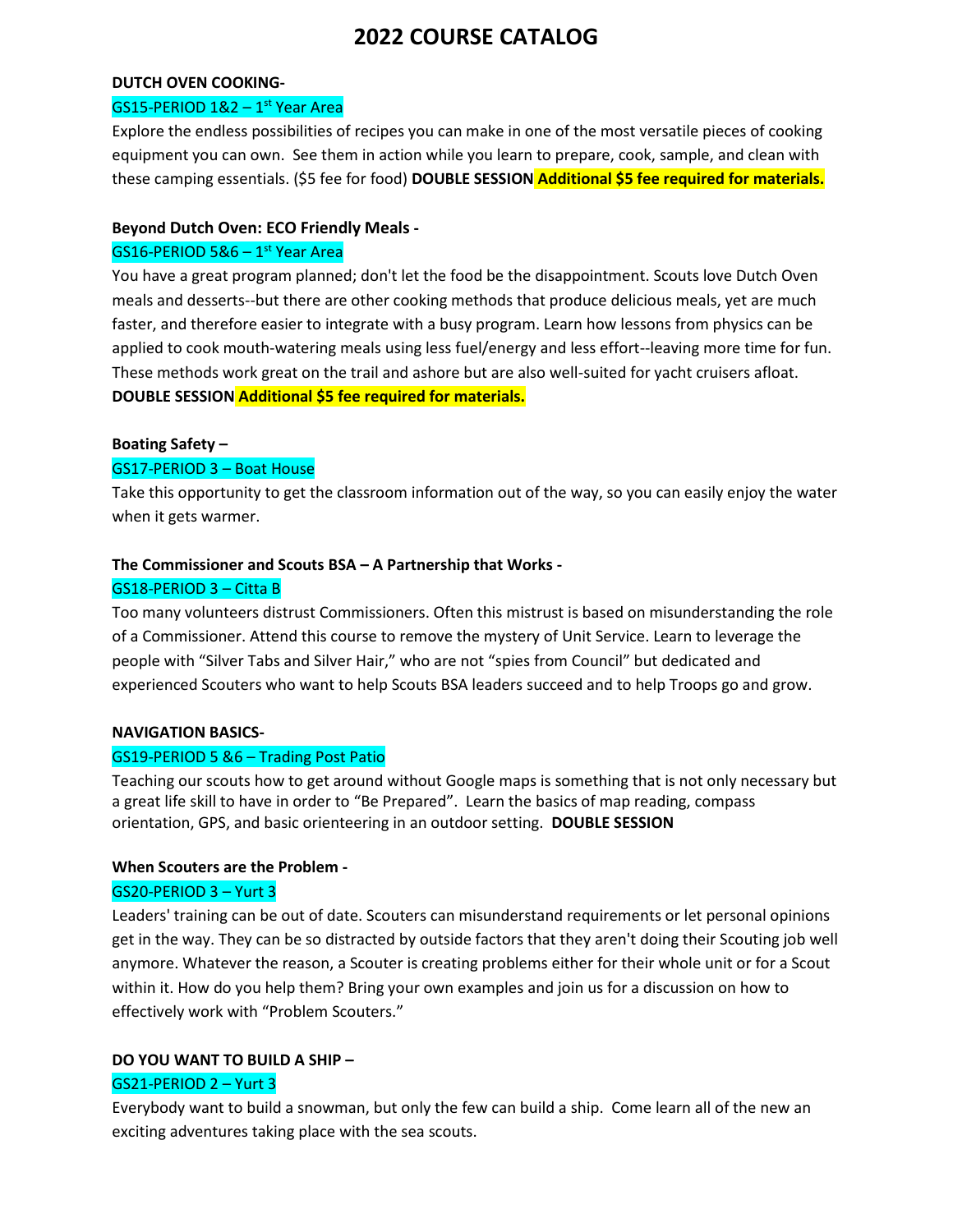# **Exciting Campfires: -**

## GS22-PERIOD 1 & 2 - COPE

Scouts look forward to the time around the campfire as much as almost anything in Scouting, yet we often pay little attention to making the time memorable. Learn how to make your unit campfires ones the Scouts will be telling their grandchildren about. Learn what special things need to be done when you have Webelos or new Scouts or new Scouters at your campfire, and what needs to happen at a Camporee campfire. When do you have a relaxed singing time, and when do you have a formal program? What is the difference between a campfire that is intimate and one that is exciting, and why are both important? What do you do, if no one wants to (or admits they can) sing? How big should the fire be, and should you prepare it ahead of time? Who should be the MC, and do you need an MC? Does it really matter whether campfire programs are led by Scouts or adults? Make your next campfire one your Scouts will remember forever. **DOUBLE SESSION**

#### **DESIGNING AN INCLUSIVE MENU –**

#### GS23-PERIOD 4 – Kokes

Ever wonder why some of your scouts don't eat on a camping trip. It isn't always because they are picky eaters or don't like that days option. Sometimes it is because of a religious or dietary restriction. At this class you will learn how to plan a menu that in inclusive to all, and still affordable. **Additional \$5 fee required for materials.** 

### **SCOUTING FOR ALL (Disability Awareness) -**

#### GS24-PERIOD 1 – Front Building

Join an interactive course to better understand the Scouts perspective when dealing with disabilities. Learn how you can easily adapt your technics to include all.

## **The Uniform as a Method of Scouting: -** GS25-PERIOD 5 – Citta A

Wearing the uniform is an action that shows each Scout's commitment to the aims and purposes of Scouting. In this course, we will discuss why the uniform is an important element of the Scouting program. We will explore ways to encourage proper uniform wear, learn affordable ways to uniform your troop, and dispel some myths about the uniform.

## **Girls Just Wanna Have Fun…Hiking! Introducing Female Youth and Leaders to the Thrill of Backpacking: -**

#### GS26-PERIOD 6 – Training Lodge

Backpacking with female youth, presents a unique set of challenges that leaders of female units need to know *before* they go hit the woods. We will discuss how to help female hikers, especially those who are new to backpacking, have a safe and enjoyable time on the trail by coming prepared. We will cover the female frame, physiological changes during hiking, tips for using a cat hole, hygiene, Leave No Trace considerations, equipment selection and more.

#### **Girls! Girls! Girls! -**

#### GS27-PERIOD 5 – Training Lodge

A comprehensive course covering everything you need to know about welcoming girls into Scouting. An overview and general guidelines will be covered during this session. A Q&A will be offered for specific questions in a separate session. You may attend both sessions together or just one.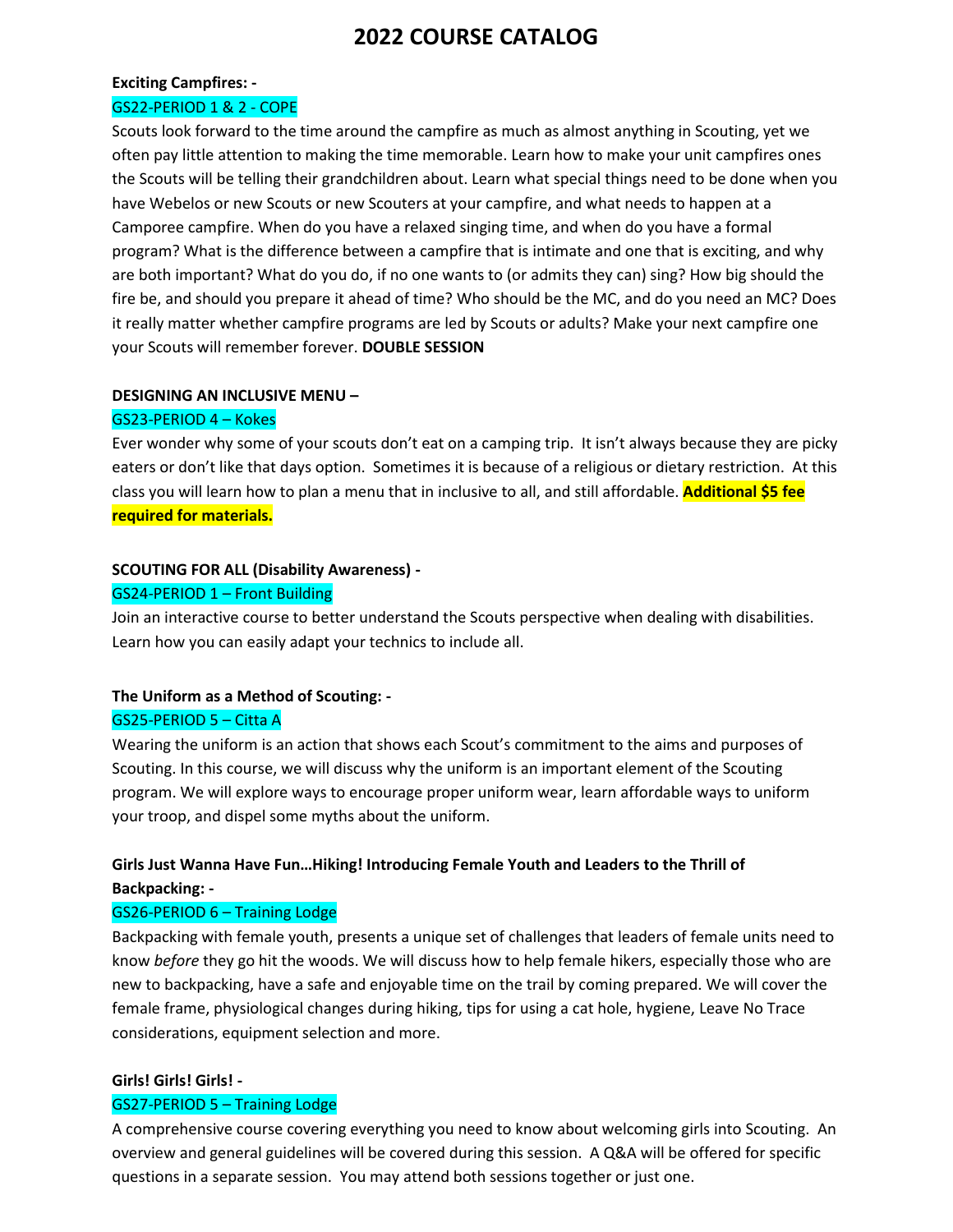#### **What the Great Leaders Don't Learn in Training -**

### GS28-PERIOD 1 – Training Lodge

Be more than a leader who only takes training and goes through the motions! Training is essential for every Scout leader, but there is much more to a great leader than simply completing training. Experience really is the best teacher. In this course we explore those experiences beyond training that are the vital to a great Scout leader, embracing the Scout program and investing your whole heart in it.

### **Everything I Know About Leadership, I Learned from the Movies -**

### GS29-PERIOD 2 – Training Lodge

Using movies, videos, and media to teach leadership and values. One of the best ways to learn to be a great leader is to watch great leaders in action! Movies can entertain, but they can also inspire, teach, and stimulate discussion--and their ability to compress time and travel to the ends of the earth makes learning efficient. Learn how you can use the EDGE method, priming, and reflection, along with media, to inspire your Scouts.

### **Leadership Situations and Problem Solving -**

## GS30-PERIOD 3 – Training Lodge

This session will build on supplemental material found in the "Senior Patrol Leaders Handbook" to provide training in problem solving skills for the Patrol Leaders Council (PLC). Scenarios found in the SPLHB 'Leadership Situations' will be reviewed and practiced as well as scenarios from experienced Scouters. Different strategies in clarifying values and skills necessary to address issues will also be presented.

## **Before, During, and After a Scouting Trip Emergency -**

## GS31-PERIOD 5 – Kokes

It is critical for every BSA Unit to be prepared for an emergency. This course will cover trip planning, BSA medical forms, unit first aid kits, NCAC incident reporting rules, and other top tips to help you be prepared. Accidents and emergencies happen, travel confidently with these simple but important considerations. You just might save a life (This course contains detailed material that is best suited for experienced Scouters who are their unit leads for camping and event planning).

## **How to get the Most Out of Your Den Chief-**

## GS32-PERIOD 3 - Kokes

In this session we cover who Den Chiefs are, what they are trained to do, and, most importantly, how to get the most out of your Den Chief. Learn how to take your scout programs to the next level by adding Den Chiefs or rethinking what you have. We'll also workshop what to do when there is a problem. Designed for Cub Scout/Webelos/AOL leaders, but also appropriate for Scouts BSA leaders interested in getting their scouts to be Den Chiefs and for parents. Taught by an experienced leader who has taught Den Chief training to youth for many years and has experienced on both the Cub Scout and Scouts BSA level working with Den Chiefs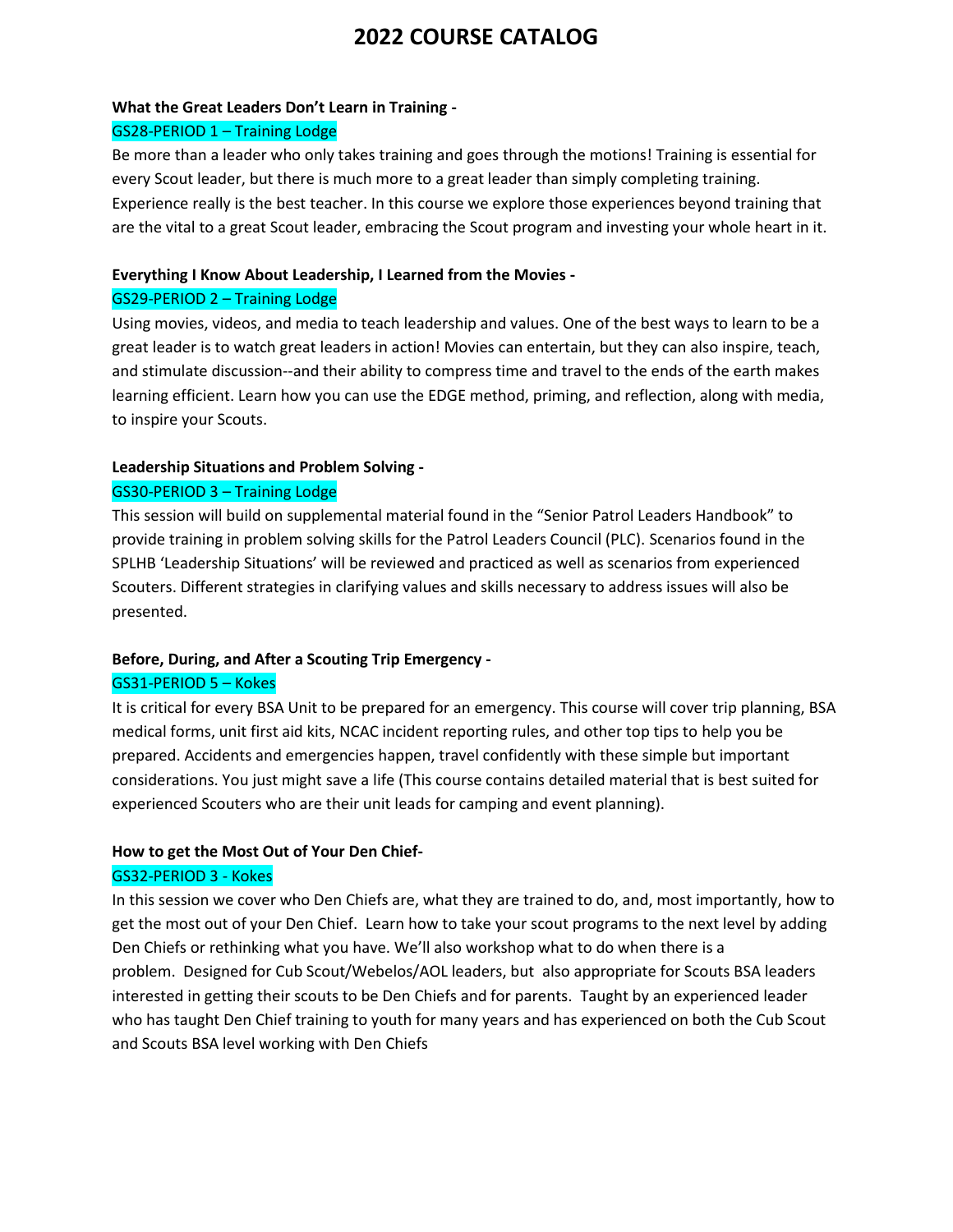# **After Woodbadge - Putting It To Work -**

## GS33-PERIOD 2 – Kokes

You've taken the course, now what? Learn some best practices from some experienced Woodbadgers on how to put those recently acquired skills to good use. Ask those burning questions, discuss how to solve them, and put your unit on the path to success. (must have attended a prior Woodbadge course)

## **Diversity and Inclusion -**

## GS34-PERIOD 1 - Kokes

This session will introduce leaders to Diversity and Inclusion initiatives in Scouting at all levels: National, Council, District, Unit, etc. This will include, but is not limited to, a discussion of the new Citizenship in Society Merit Badge and other initiatives and training options. (Note that this is an informational workshop and does not constitute official BSA DEI training nor qualify one to be a counselor for the new merit badge.) Come discuss ideas for fulfilling the BSA DEI Mission and Vision that ensure that all youth, employees, and volunteers feel welcomed and find a place of belonging. Bring your questions, issues, and experiences or just come to listen to others.

## **The 15 Invaluable Laws of Growth -**

## GS35-PERIOD 4 – Training Lodge

Masterclass to help you Maximize your Potential! This is for anyone who wants to grow as a person personally and professionally and wants to achieve next level results! Change is Inevitable but growth is a choice. Learn the Laws of Intentionality, the Laws of Awareness, the Laws of Reflection, the Laws of Consistency, the Laws of Molding, the Laws of the Rubber Band and much more!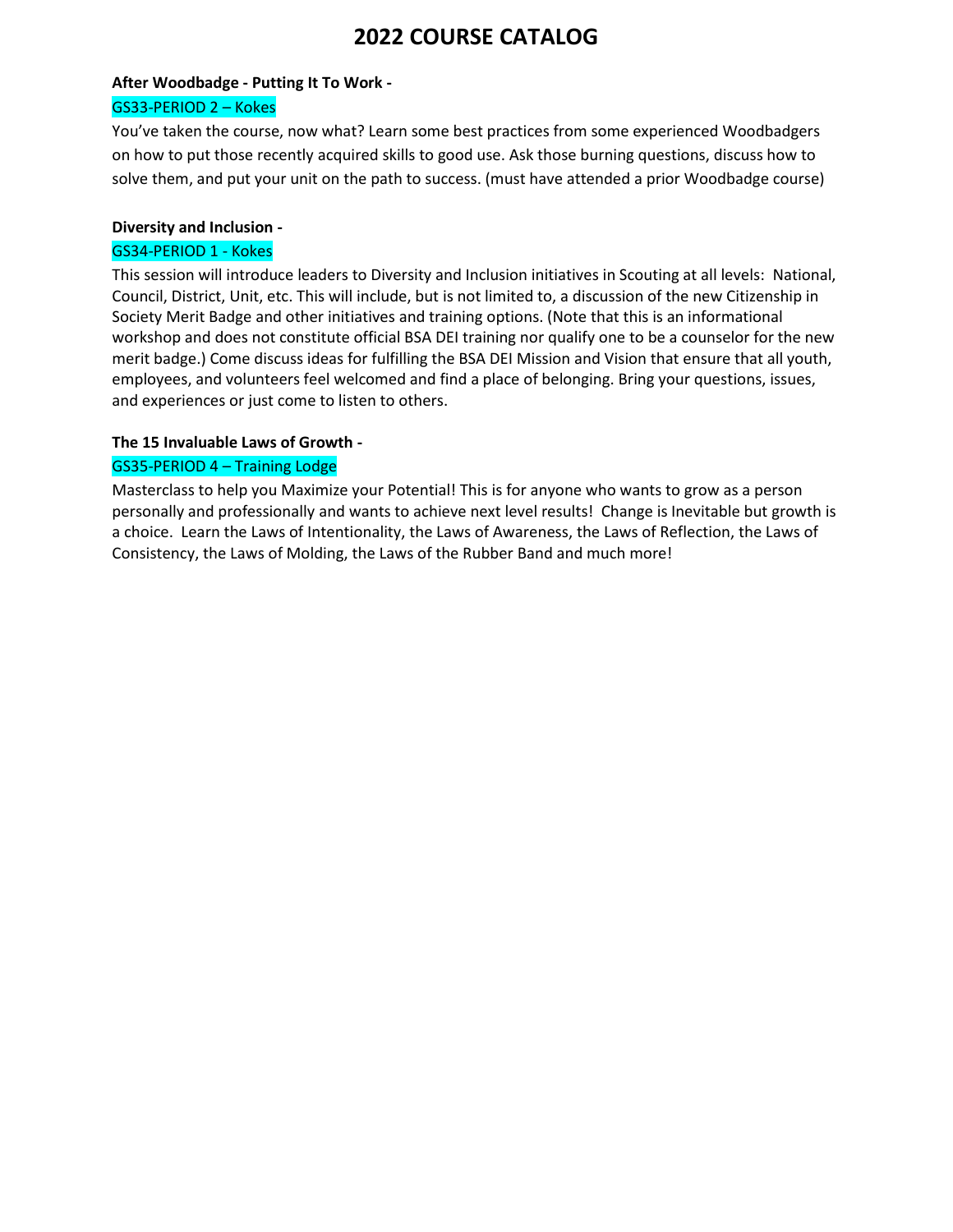## **COLLEGE OF CUB SCOUTING**

### **The Watermelon Project – Keep it Simple, Make it Fun: –**

#### CS01-PERIOD 5 – Welcome Pavilion

The Cub Scout games and activities that are the most fun and impactful can also be the simplest! Come learn about The Watermelon Project, KISMIF (keep it simple and make it fun) in action! Simple, quickly arranged games and activities using readily available items help Cub Scouts grow while having all kinds of fun. Hey! It is also leading by example – no Scout should ever sit and sigh, "I'm bored," when the stuff of fun is all around us. PS: FUN recruits Cub Scouts! It's a fact!

### **INTRO TO KNOTS -**

### CS02-PERIOD 3 – Trading Post

Are you "knot" challenged? Learn the basics of knot tying and how to break them down to teach your scouts some simple yet effective knots.

### **A Scout is Reverent -**

### CS03-PERIOD 1 – Trading Post

Ever wonder how to include all of your scouts in "Duty to God" that don't have a practices faith in their family unit. Join us for some idea sharing and discussion on how this activity can be achieved.

### **WEBELOS TO SCOUT TRANSITION-CUBS-**

#### CS04-PERIOD 1- Yurt 1

The scouting path doesn't end with the Arrow of Light.

The transition from Webelos to Scouts BSA is an important stage in a Cub Scout's journey. It is crucial that leaders in Scouting do everything they can to make the process as seamless and inviting as possible for Webelos and their parents.

#### **KEEPING THE "OUTING" IN SCOUTING-**

#### CS05-PERIOD 2 – Welcome Pavilion

Let's face it, most boys love the outdoors. Learn how to peak their interest to get them outside with creative ideas, trips, and hikes.

#### **CUBMASTER CORNER***-*

#### CS06-PERIOD 4 – Welcome Pavilion

Pick the brain of an experienced Cubmasters in this open forum session. Fun pack meeting ideas, planning a Blue and Gold, crossover ceremonies, large crowd management……. all questions will be discussed in this interactive class.

### **FINDING THE RIGHT TROOP***-*

#### CS07-PERIOD 3 – Yurt 1

They are almost done with Cub Scouts. You have been preparing them to make the transition to Scouts BSA, but how do you know what troop is right for your scouts? Do you have to cross them over into your related troop? Can they choose another troop? All these questions and more will be answered in this very informative class.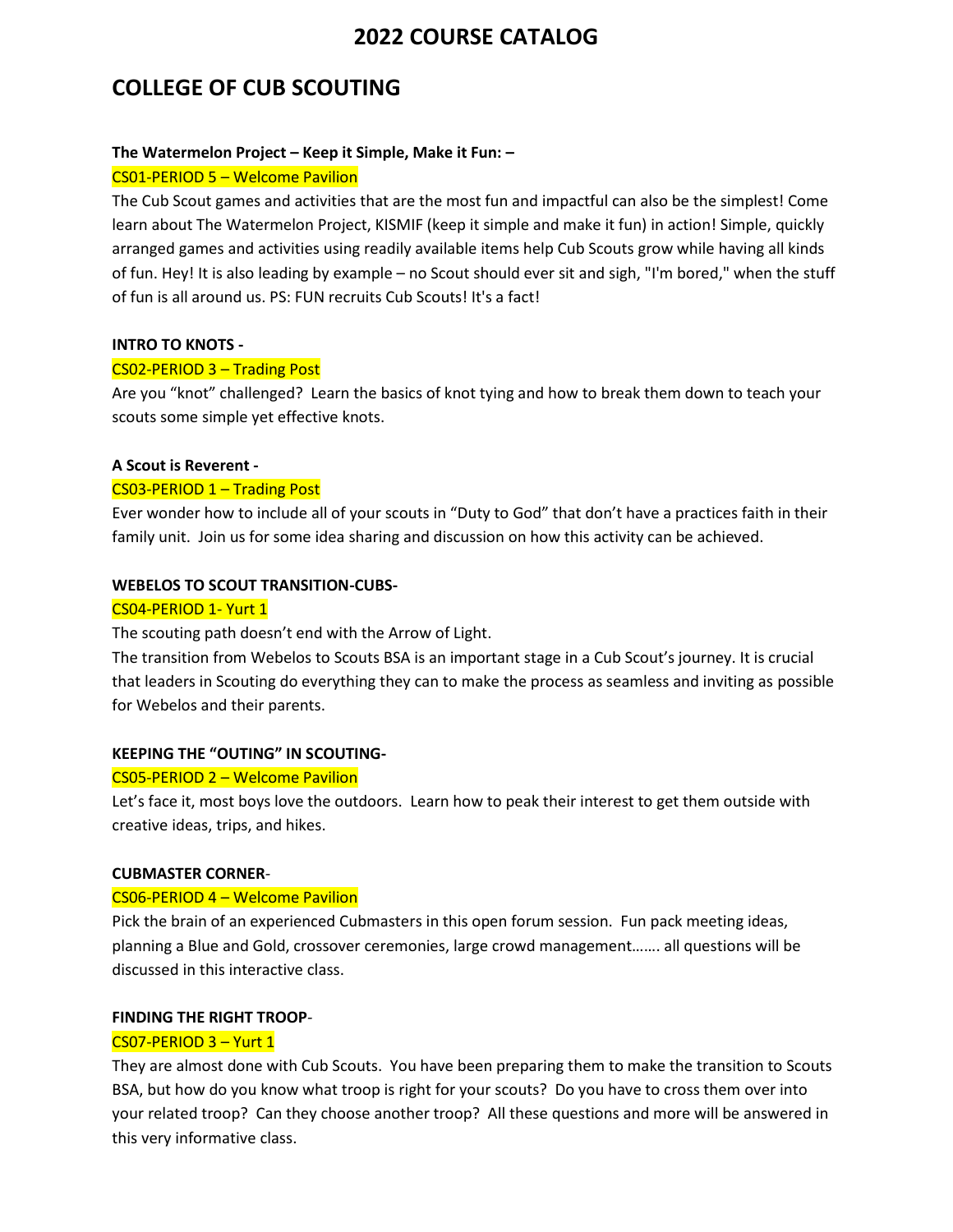#### **ANNUAL PROGRAM PLANNING-CUBS-**

#### CS08-PERIOD 6 – Kewe Pavilion

Planning a year in advance is a crucial component to your unit's success. Learn how and why to make this all-important aspect of your program a reality within your unit.

#### **FIRE BUILDING BASICS-**

#### CS09-PERIOD 2 – Chippewa Fire Pit

Let's face it, everyone loves a good campfire but not everyone knows how to build a self-sustaining fire. Come learn different basic techniques on building, lighting, maintaining, and extinguishing a campfire properly.

#### **DEN GATHERING ACTIVITIES-**

#### CS10-PERIOD 1 – Welcome Pavilion

As your cubs show up to your weekly meetings, they are usually filled with excitement and energy. Learn how to harness that exuberance into fun but meaningful pre meeting activities.

#### **Recruiting and Retaining Scout Leaders -**

#### CS11-PERIOD 2 – Citta A

Recruiting and retaining Scout leaders is vital to improving the quality and diversity of the program and growing the pack. Yet recruiting new leaders and retaining good leaders from year to year are more challenging than ever. This course will offer useful recruiting ideas and techniques for finding potential leadership talent within your pack, troop or crew, and for approaching and cultivating prospective volunteers. The course will discuss retention of quality adult leadership, including the importance of communicating, recognizing, and rewarding successful adult leaders as the units' most vital program implementation resource.

#### **SKITS, SONGS, AND STORIES-**

### CS12-PERIOD 1 – Citta A

Bring some extra fun into the den or pack that is Cub appropriate. Leave this session with some new ideas and prepared to handle any down time or change in plans.

#### **The Power of Scout Leader Pizzazz -**

#### CS13-PERIOD 4 – Citta A

Public speaking is the #1 fear reported by adults. Does putting on a Pack, Den or Troop meeting with *pizzazz* scare you? Scout meetings are a show that allows you 1 or 2 minutes at the end to sell the real point of the meeting. This class will give you practical skills to get silly, lead the fun, and get creative with your Scouts. Come prepared to get out from behind a desk and learn to lead the fun with *pizzazz*. You will learn how to use the power of improvisation as one way to unlock your inner *pizzazz*, and why you need to add *pizzazz* to your planning.

#### **C.O.P.E. FOR CUBS-**

#### CS14-PERIOD 3 & 4 – COPE

Did you know there are climbing activities that Cubs can do? Attend this session to learn about the opportunities available to cubs and get them excited about climbing in a fun and safe atmosphere. **DOUBLE SESSION**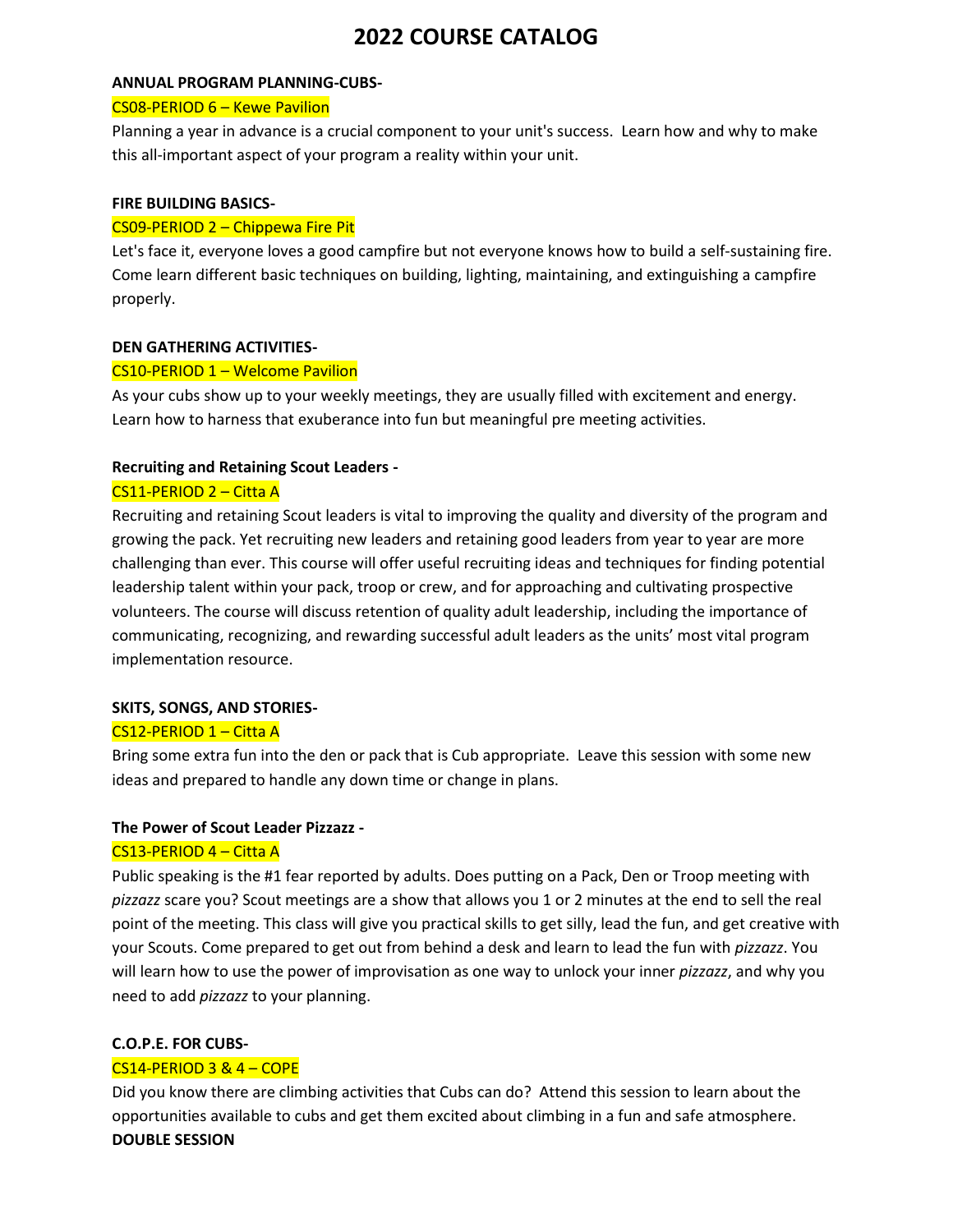### **Mistakes Packs Make and How to Avoid Them -**

## CS15-PERIOD 6 – Citta A

Learning from mistakes is the only way to grow as a leader and as a pack. Come learn from the experiences of others to help you build and improve upon your program at the pack or den level. We will talk through commonly encountered dilemmas and missteps and explore strategies for avoiding and correcting them.

## **The Cub Scout Within You -**

## CS16-PERIOD 3 – Welcome Pavilion

Come rediscover the Cub Scout in you and allow yourself to have fun as a leader. Learn why you should become a Scouting evangelist and how to summon the creative powers within you – all to make a difference in the life of a boy or girl - and yourself. Please be prepared to "Find your inner Child"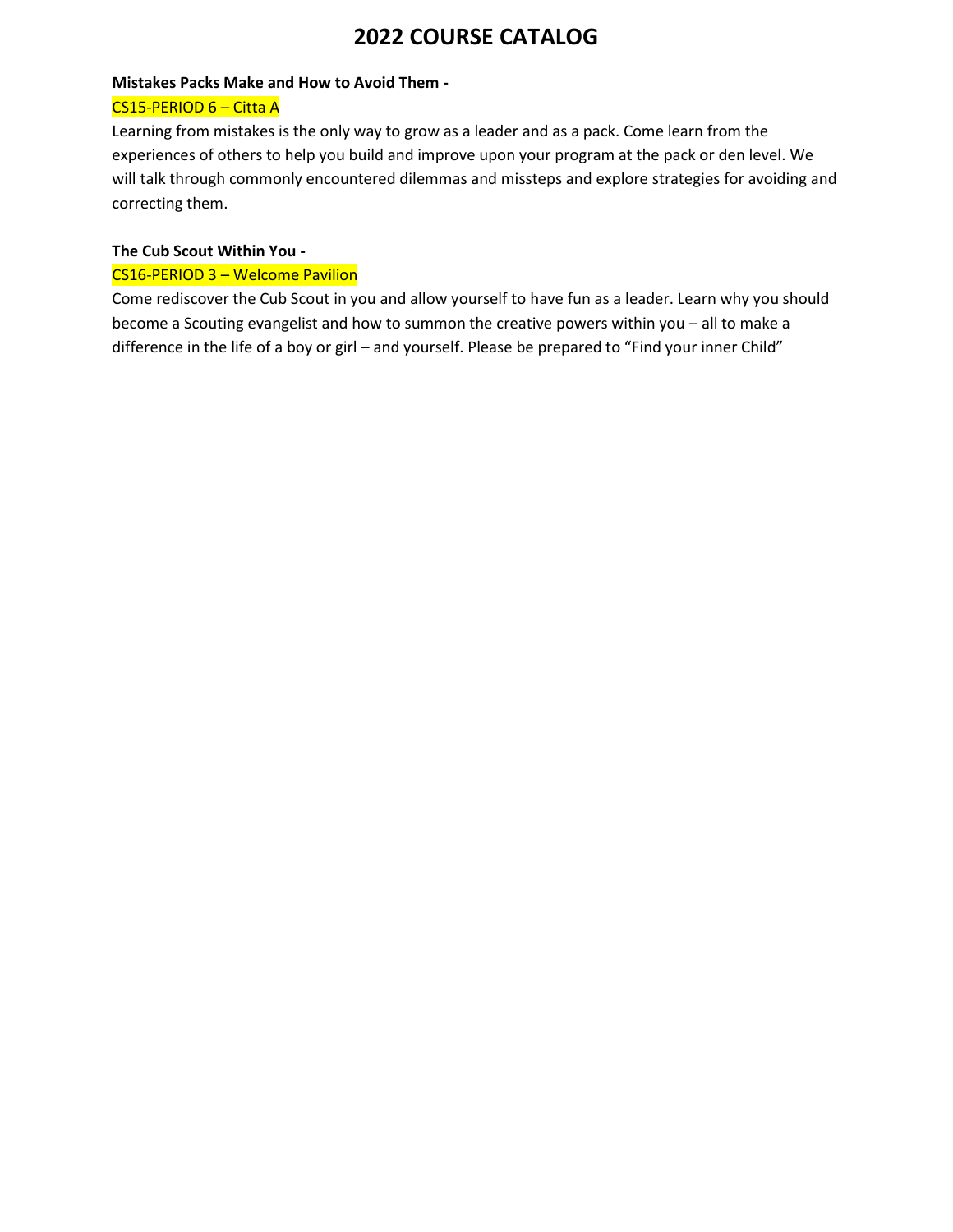## **COLLEGE OF SCOUTS BSA**

#### **ADVANCED KNOTS-**

### **BS01-PERIOD 4 – Trading Post**

You've got the basics covered; now you want to learn more. Learn how to tie some advanced knots, break them down, and how to teach them to others. You don't want to miss out! (Please have a working knowledge of basic knots before attending this session)

### **LIFE TO EAGLE-ADULT ROLE-**

### **BS02-PERIOD 4 & 5 – Yurt 2**

This course will help provide you the tools to motivate those Star to Life scouts to make the next step on the path to Eagle. Open to leaders and Star to Life parents. **DOUBLE SESSION**

### **LIFE TO EAGLE FOR THE YOUTH-**

### **BS03-PERIOD 2 & 3 – Yurt 2**

This course will help provide those Star to Life scouts the confidence they need to make the next step on the path to Eagle. What to expect, the paperwork process, and organizational tips are just a few of the topics covered. Open to Star scouts and above. **DOUBLE SESSION**

## **INTRO TO LEADERSHIP SKILLS FOR THE TROOP (ILST)-**

### **BS04-PERIOD 1 – Yurt 2**

Learn the purpose and importance of ILST, why and how you should incorporate this pre cursor to NYLT into your annual troop program and get some ideas on reinforcing this training in your troop.

## **WEBELOS TO SCOUT TRANSITION-SCOUTS BSA-**

#### **BS05-PERIOD 5 – Yurt 1**

The scouting path doesn't end with the Arrow of Light.

The transition from Webelos to Scouts BSA is an important stage in a Cub Scout's journey. It is crucial that leaders in Scouting do everything they can to make the process as seamless and inviting as possible for Webelos and their parents. Learn some all-important best practices to engage those Webelos so they can't wait to crossover to your Troop. Offered to both Cub leaders and Scouts BSA leaders alike.

## **Troop Equipment -**

## **BS06-PERIOD 1 – Chippewa Pavilion**

This session will outline the needs and general requirements for a safe efficient system for a troop quartermaster to care for, repair, and keep track of the troop camping equipment

## **C.O.P.E. FOR SCOUTS BSA AND VENTURING-**

#### **BS07-PERIOD 4 & 5 – COPE**

Come learn about all the climbing and adventurous opportunities available to scouts and leaders alike. Learn what you can and can't do, how to obtain safe climbing practices, discuss local and regional spots to practice the new skills you acquire, and gear selection basics.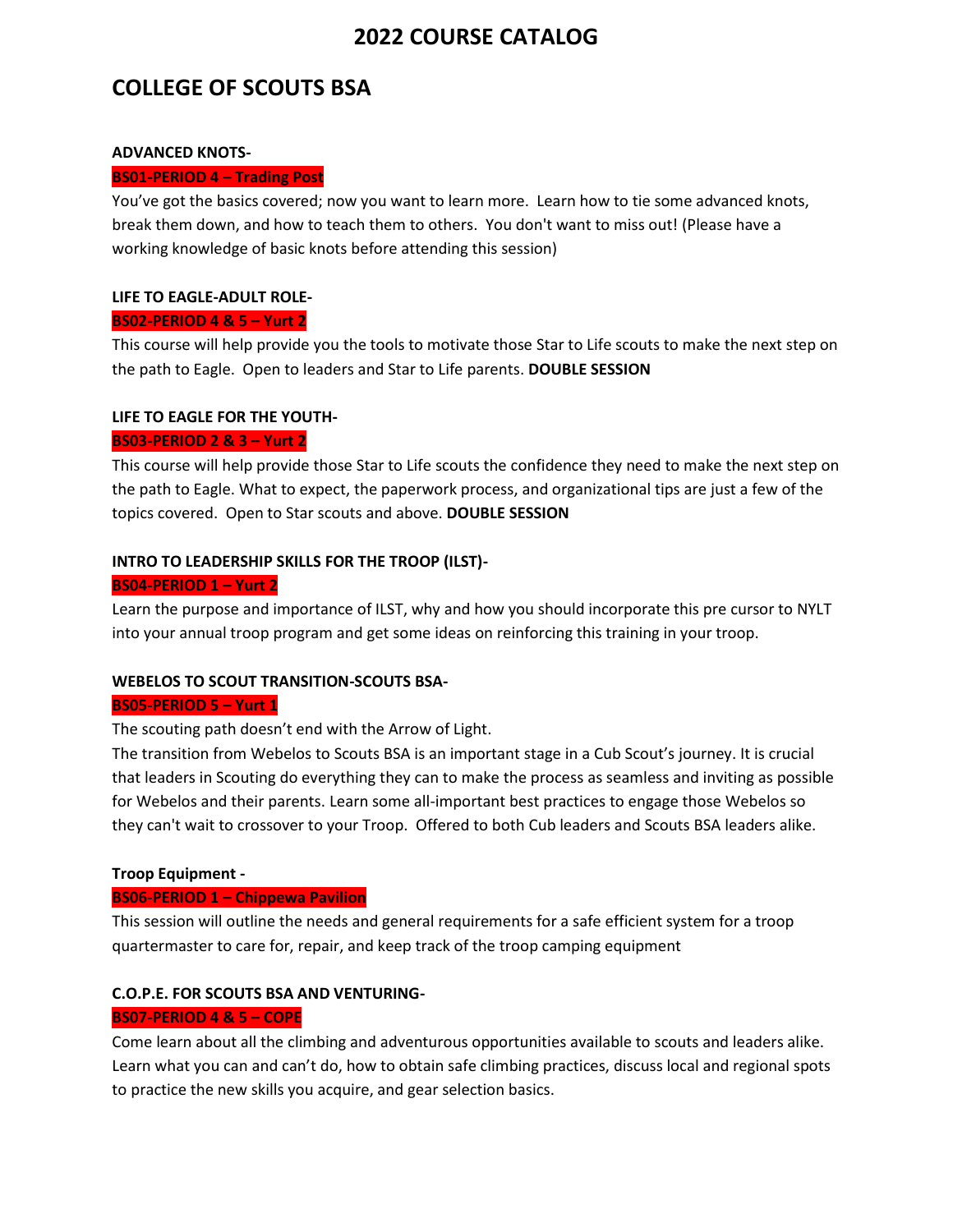#### **ANNUAL PROGRAM PLANNING-SCOUTS BSA-**

#### **BS08-PERIOD 2 – Front Building**

Planning a year in advance is a crucial component to your unit's success. Learn how and why to make this all-important aspect of your program a reality within your unit.

### **BOARDS OF REVIEW-**

#### **BS09-PERIOD 3 – Front Building**

A Board of Review is not a test of skills. We all know that. So, what types of things do you discuss during these necessary reviews before a scout can advance? Get ideas on what to ask, conversation starters, and thought-provoking ideas to use in your next Board of Review.

#### **ADVANCED FIRE BUILDING-**

### **BS10-PERIOD 4 – Chippewa Fire Pit**

Anyone can learn to light a basic fire. Let's take it to the next level. Come learn different techniques on building, lighting, maintaining, and extinguishing a campfire properly. **OUTDOOR SESSION**

### **COLD WEATHER CAMPING-**

### **BS11-PERIOD 5 – Chippewa Fire Pit**

Scouts camp all year long, even in the cold. If you are properly prepared, there is little difference between cold and warm weather camping. Learn how to gear yourself up for your next cold weather outing.

## **Nuts and Bolts of a Weekend Camping Trip -**

#### **BS12-PERIOD 3 – Chippewa Pavilion**

A successful troop depends on having a successful outdoor program. From your Scout's annual planning meeting to the Scoutmaster's final reimbursement request, this course will explore all those pesky details that can make or break a weekend camping trip. We will find the right balance between Scoutled tasks, and Scouter tasks. Using real examples, Scout-friendly forms, and online tools, we show little tricks to align your troop's trip planning and execution with BSA standards to help you BE PREPARED for your next adventure!

## **A Walk in the Woods – Helping First Years Enjoy Backpacking -**

## **BS13-PERIOD 4 – Chippewa Pavilion**

First year scouts often have smaller frames, lighter body weights, little knowledge, and bursting excitement about overnight backpacking. We will take a look at how to properly outfit a smaller scout, factors that make a trip fun and engaging (such as mph, trip distance, eating schedules), and how to ensure that they will have such a good time backpacking that they can't wait for the next trip! Leaders, you will learn skills to be more comfortable backpacking too.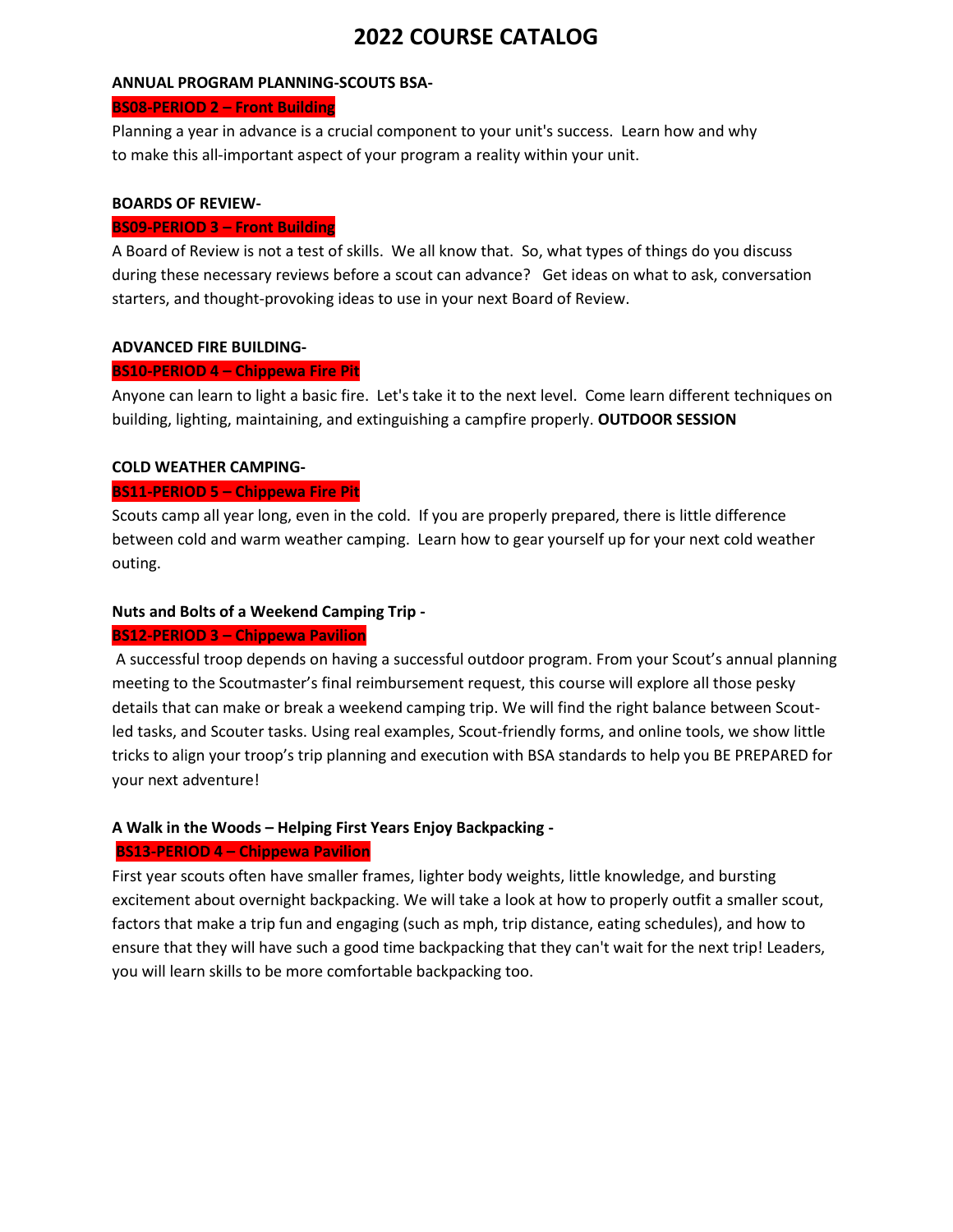### **History of the Order of the Arrow -**

### **BS14-PERIOD 1 – Yurt 3**

History of the Order of the Arrow: This course will cover the founding of the OA by Dr. E. Urner Goodman and Colonel Carroll A. Edson and its development into Scouting's premier camping/recognition/service and honor society up to the present day. The key dates of 1922, 1934, and 1948 will be discussed as well as more recent history and national OA plans for 2022-23, including the OA High Adventure programs at all BSA bases, and the national OA conferences and the National Jamboree.

## **The Committee - Roles and Responsibilities -**

## **BS15-PERIOD 2 – Trading Post**

Many units do not have or may not understand the importance of an active committee to fully support the unit's program. Others may not clearly understand the distinction or linkage between committee and program functions. We will delve into the duties of the committee and the roles they play in supporting the delivery of the Scout program.

## **MERIT BADGE COUNSELOR TRAINING-** *Gretchen Tunison*

## **BS16-PERIOD 5&6 – Citta B**

Did you know this course is required to be considered trained to be a Merit Badge Counselor? Doesn't every scout deserve a trained leader? Taking this necessary course will not only help you fulfill a training requirement but will also give you some new insight interacting with scouts. Learn some new ideas, guidelines, and tips in this very informative training session. **DOUBLE SESSION**

## **Patrol Camping and Outings -**

## **BS17-PERIOD 6 – Boat House**

This session will help you rediscover Patrol Camping as Baden Powell envisioned through the use and reinforcement of the Patrol Method. We will explain and demonstrate how this can provide additional leadership opportunities, encourage advancement and keep older Scouts interested and involved. The rules and requirements for patrol campouts and outings will be covered as well as strategies for introducing them to your troop. When you complete this course, you will have all of the materials required to guide your Youth Leaders to enable them to successfully conduct a Patrol Campout.

## **National High Adventure Programs & Jamboree -**

## **BS18-PERIOD 4 – Yurt 1**

Overview and discussion of opportunities at our National High Adventure Bases. How to secure reservations. Trip planning. A review of opportunities at the upcoming National Jamboree July 2023

## **Philmont -**

## **BS19-PERIOD 6 – Yurt 1**

A view from both sides of the road – an in depth discussion of all Philmont Training Center Programs and year round camping programs